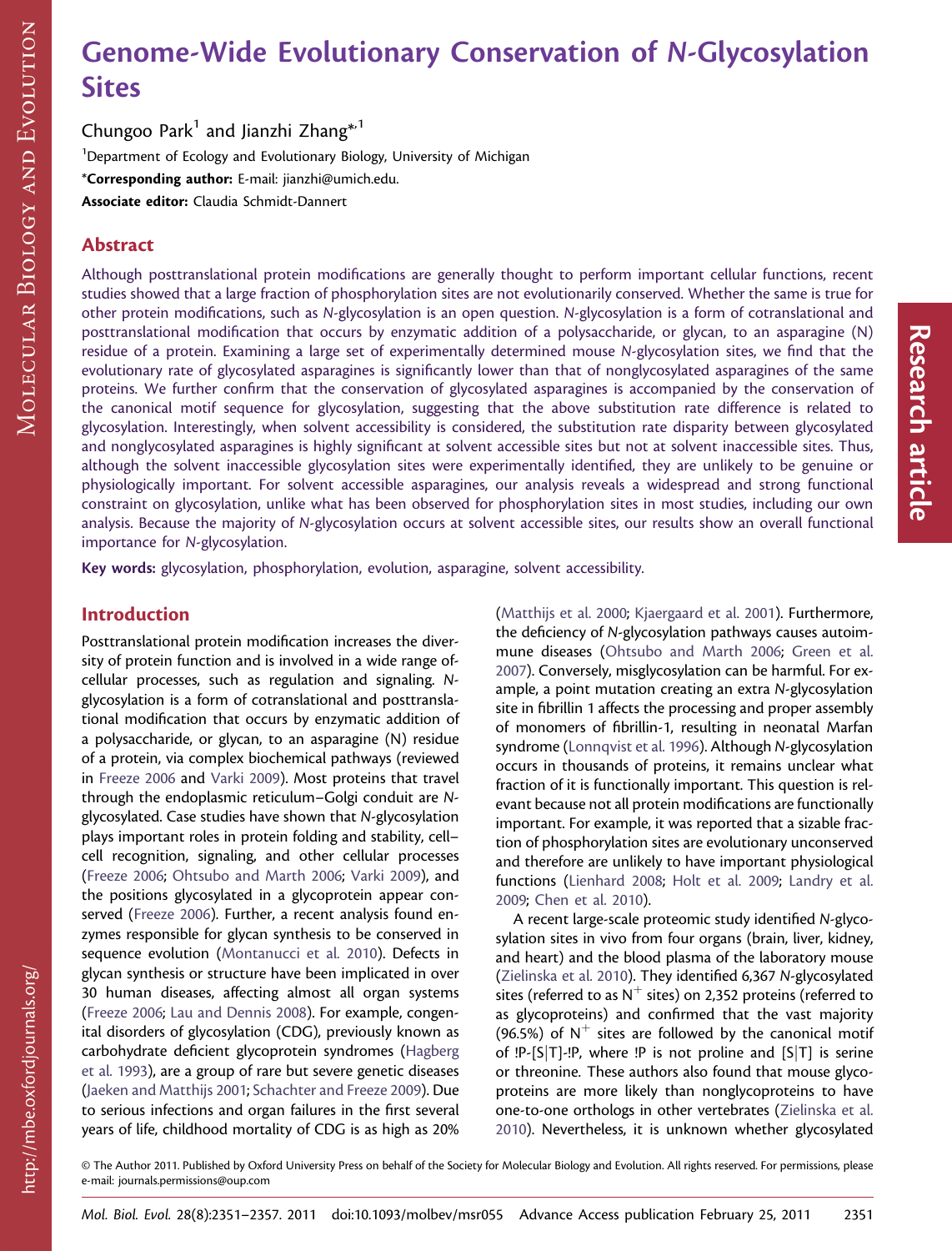asparagines are more conserved than nonglycosylated asparagines, which would be expected if a large proportion of glycosylation is functionally important. In this study, we test the above hypothesis by a comparative genomic analysis of N-glycosylation sites.

## Materials and Methods

Mouse N-glycosylation sites were determined by [Zielinska](#page-6-0) [et al. \(2010\)](#page-6-0), who developed a filter aided sample preparation method in which glycopeptides are enriched by binding to lectins on the top of a filter and mapped 6,367 N-glycosylation sites on 2,352 proteins in four mouse tissues and blood plasma using high-accuracy mass spectrometry. This data set was downloaded from the supplementary materials in [Zielinska et al. \(2010\).](#page-6-0)

For comparison, we also analyzed a recently published data set of phosphorylation sites experimentally determined in a large-scale proteomic study from nine mouse tissues (brain, brown fat, heart, liver, lung, kidney, pancreas, spleen, and testis) ([Huttlin et al. 2010](#page-6-0)). The data set included nearly 36,000 phosphorylation sites (83% serines, 15% threonines, and 2% tyrosines) from 6,296 proteins.

One-to-one orthologous proteins between mouse and rat, mouse and human, and mouse and chicken were obtained from ENSEMBL [\(http://www.ensembl.org/index.html\)](http://www.ensembl.org/index.html) (Release 59). The orthologous protein sequences were aligned using MUSCLE [\(Edgar 2004](#page-6-0)) with the default option. Protein pairs with sequence identities lower than 50% in the aligned regions were excluded from subsequent analyses. SABLE 2.0 [\(Wagner et al. 2005\)](#page-6-0) was used to predict the solvent accessibility of N-glycosylation sites in mouse.

## Results and Discussion

## Glycosylated Asparagines Evolve More Slowly Than Nonglycosylated Asparagines

To investigate the evolutionary rate of glycosylated N residues, we obtained one-to-one orthologous protein sequences from mouse and rat. We first focused on the mouse–rat comparison because using closely related species reduces the uncertainty in ortholog identification and sequence alignment, the latter being particularly important in the subsequent analysis of motif conservation ([Balla et al.](#page-6-0) [2006](#page-6-0)). There are 3,543 experimentally identified mouse  $N^+$ sites in the set of 1,322 mouse–rat orthologous proteins. We compared the  $N^+$  sites with the remaining 34,215 N residues in the same glycoproteins, hereafter, named nonglycosylated N sites or  $N^0$  sites. This comparison naturally controls the impact of protein expression level on both glycoprotein identification and the rate of protein sequence evolution [\(Liao et al. 2006](#page-6-0)). We computed the fractions (r) of mouse  $N^+$  and  $N^0$  sites that are no longer occupied by N in rat, which are approximate amino acid substitution rates (uncorrected for multiple hits) at  $N^+$  and  $N^0$  sites. We found r to be 29.6% lower for  $N^+$  sites (0.062) than for N<sup>0</sup> sites (0.088) ( $P < 0.0001$ ,  $\chi^2$  test; fig. 1A), indicating that a glycosylated N is on average more conserved than a nonglycosylated N. This difference was further confirmed

by randomly picking the same number of  $N^0$  sites as the number of  $N^+$  sites in each glycoprotein and then comparing the evolutionary rates of  $N^+$  and  $N^0$  sites (0.066 vs. 0.117;  $P < 0.0001$ ).

In the above analysis, we assumed no false negative in the experimental detection of  $N^+$  sites from the identified glycoproteins. To reduce the impact of potential false negatives, we define  $N^-$  sites as those  $N^0$  sites in the identified glycoproteins that are not followed by a canonical motif. In other words,  $N^-$  sites are more likely than  $N^0$  sites to be truly nonglycosylated. A total of 30,240  $N^-$  sites were identified from 34,215 N<sup>o</sup> sites. We found r to be slightly greater for  $N^-$  sites (0.090) than for  $N^0$  sites (0.088), but the difference is not statistically significant ( $P = 0.38$ ; fig. 1A). Thus, the potential false-negative errors in the experiment have no significant impact on our analysis. For this reason, we use  $N^0$  rather than  $N^-$  sites in all subsequent analyses.

To further confirm our finding of a reduced r for  $N^+$ compared with  $N^0$  sites, we conducted similar analyses by comparing mouse with human and chicken (fig. 1A). In the mouse–human comparison of 1,403  $N^+$  sites and 13,980 N<sup>o</sup> sites, r is 40.7% lower for N<sup>+</sup> sites (0.095) than N<sup>0</sup> sites (0.160) ( $P < 0.0001$ ). In the mouse–chicken comparison of 415 N<sup>+</sup> sites and 4,649 N<sup>0</sup> sites, r is 36.7% lower for N<sup>+</sup> sites (0.149) than N<sup>0</sup> sites (0.236) ( $P < 0.0001$ ). Thus,  $N^+$  sites are generally more conserved than  $N^0$  sites in vertebrate evolution.

In the mouse–rat comparison, we also compared  $r$ among  $N^{+}$ ,  $N^{0}$ , and  $N^{-}$  sites for glycoproteins identified from each of the four tissues and blood plasma and found similar results (fig. 1B). Thus,  $N^+$  sites are more conserved than  $N^0$  sites in glycoproteins regardless of their tissue expressions.

## Conservation of Canonical Motifs Following Conserved Glycosylated Sites

The evolutionary conservation of N $^+$  sites relative to N $^{\rm 0}$  sites is presumably caused by the widespread importance of N-glycosylation. Under the assumption that the canonical motif for N-glycosylation is the same across vertebrates, we predict that the canonical motif following an  $N^+$  should also be conserved if the  $N^+$  site is evolutionary conserved; this would not be the case for an unconserved  $N^+$ . Indeed, 94% of mouse  $N^+$  sites that are both conserved in rat and followed by canonical motifs in mouse are also followed by canonical motifs in rat (fig. 2). By contrast, the conservation of canonical motifs is only 51% when unconserved  $N^+$  sites are examined (fig. 2). This difference ( $P < 0.0001$ ) confirms that the conservation of  $N^+$  is most likely caused by the importance of glycosylation. Similar results were obtained from mouse–human and mouse–chicken comparisons (fig. 2).

#### Regional Variation in Substitution Rate

To confirm that the lower r at  $N^+$  sites than  $N^0$  sites is not due to preferential localization of  $N^+$  sites to more conserved regions of protein sequences, we compared substitution rates of neighboring residues of  $N^+$  and  $N^0$  sites. Interestingly, r is generally higher in the neighborhood of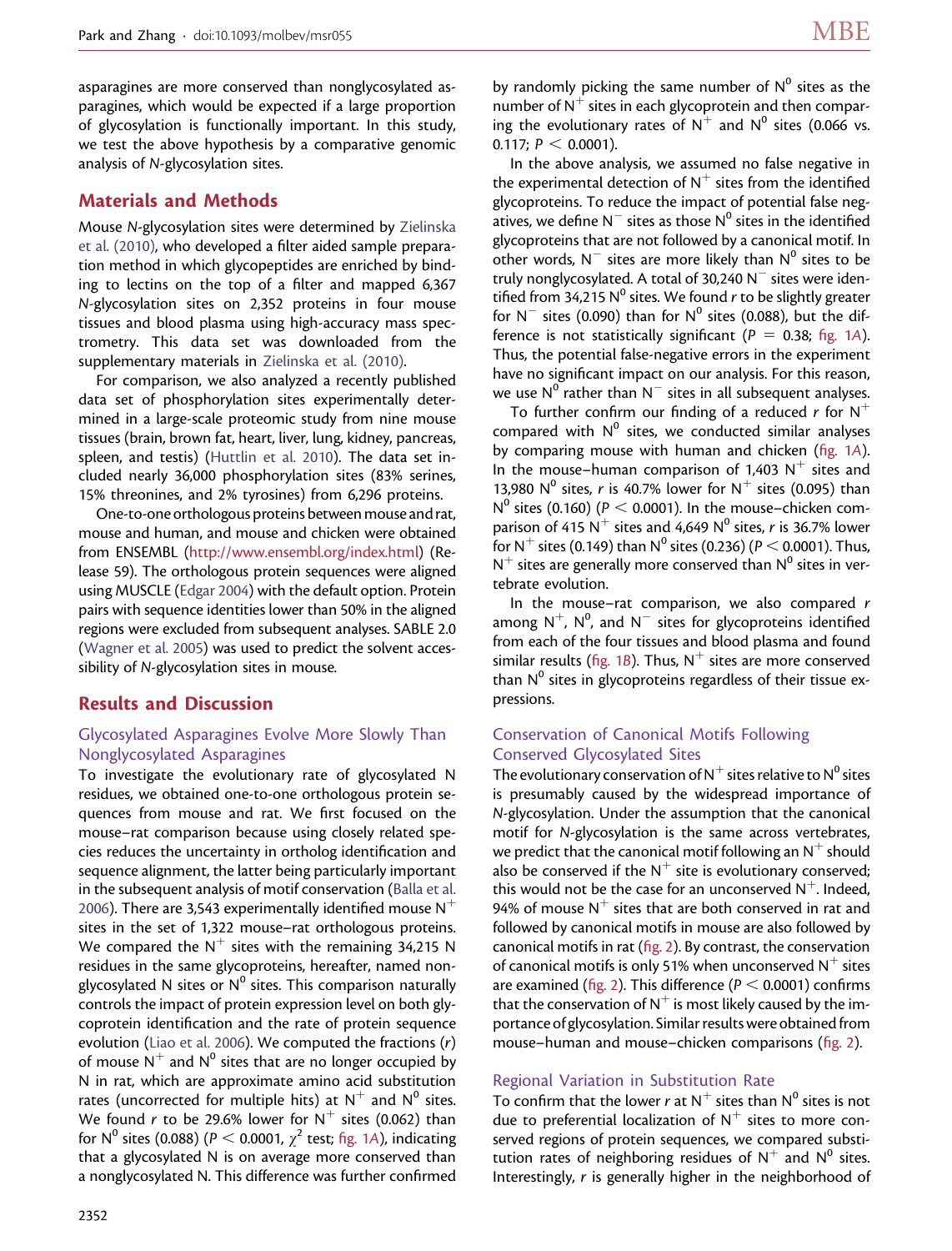

FIG. 1. Fraction of unconserved asparagine (N) residues in glycoproteins identified from (A) any of five mouse tissues and (B) each of the five mouse tissues. Error bars indicate standard errors. P values are from  $\chi^2$  tests. N $^+$  sites are experimentally identified glycosylated sites, N $^0$  sites are all other N sites in the same proteins, and N $^-$  sites are those N $^{\hat{0}}$  sites that are not followed by canonical glycosylation motifs.

 $N^+$  sites than in the neighborhood of  $N^0$  sites, with the exception of the second position downstream of  $N^+$ (fig. 3), which is part of the canonical motif. Thus, our finding of the conservation of  $N^+$  residues is not due to preferential localization of  $N^+$  sites to more conserved regions of proteins. Rather,  $N^+$  sites tend to be located in regions with relatively high substitution rates, which is likely due to preferential localization of  $N^+$  on protein surfaces (see below).



FIG. 2. Proportion of conserved canonical glycosylation motifs. Error bars indicate standard errors.

#### Substitution Patterns of Unconserved Asparagines

Our inference of functional constraint on glycosylation from the disparity in substitution rate between  $N^+$  and  $N<sup>0</sup>$  sites is based on the assumption that the only factor causing the substitution rate difference between  $N^+$  and  $N^0$  sites is glycosylation. To validate this assumption, we compared the substitution patterns of  $N^+$  and  $N^0$  sites, because, under our assumption, the substitution patterns should be the same when an N is substituted. This is indeed the case for the mouse–rat ( $P = 0.33$ ,  $\chi^2$  test), mouse–human ( $P = 0.92$ ), and mouse–chicken ( $P = 0.19$ ) comparisons (fig. 4). This observation verifies our assumption and thus supports our inference of selection on glycosylation from the difference in substitution rate between  $N^+$  and  $N^0$  sites.

## No Redundancy Among Multiple Glycosylated Sites Within a Protein

It was reported that, although the presence of a phosphorylation site may be important for a protein, the exact position of the phosphorylation site in the protein is unimportant and can shift in evolution [\(Holt et al. 2009](#page-6-0); [Moses and Landry 2010\)](#page-6-0). The position shift presumably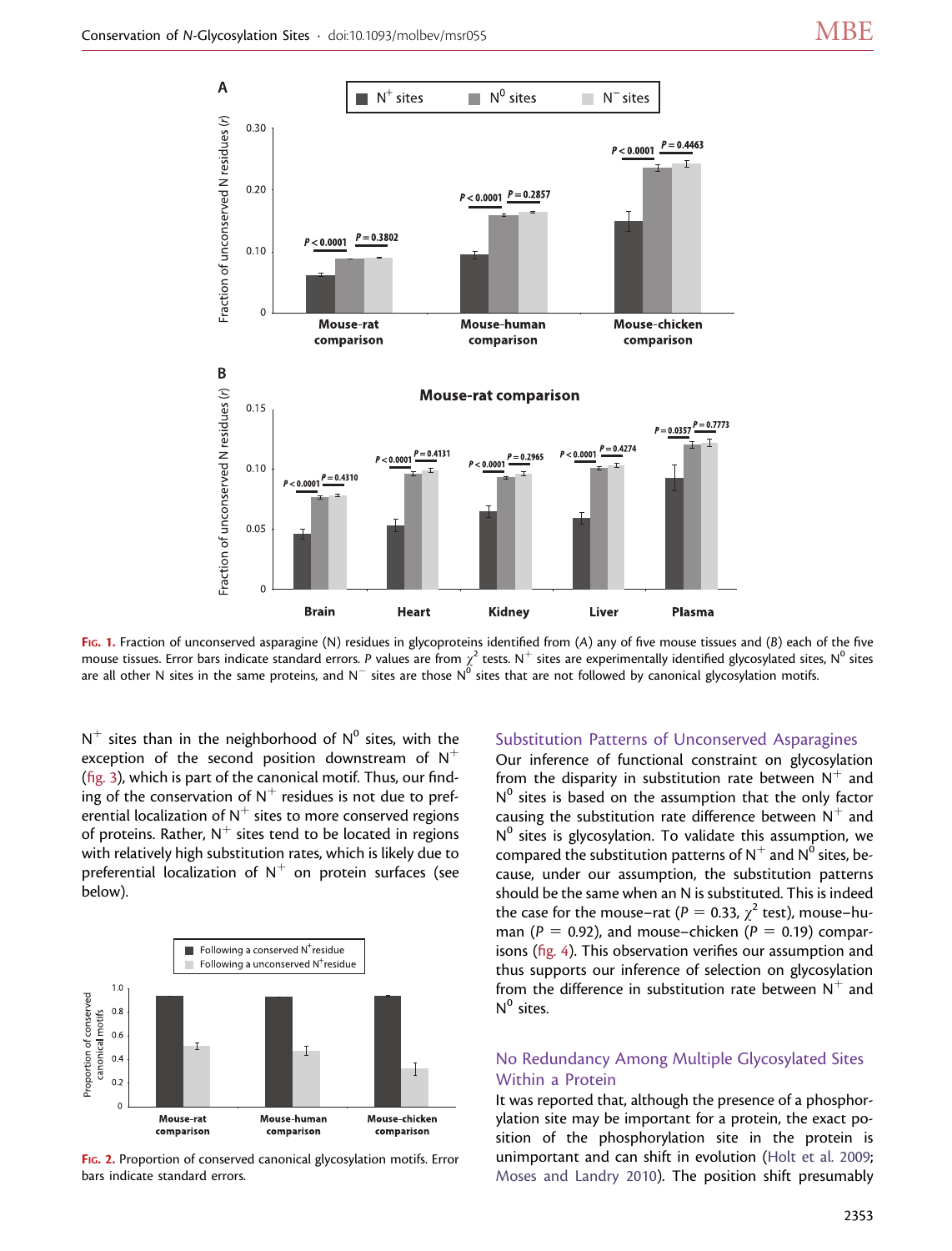

FIG. 3. Variation in substitution rate in the neighborhood of mouse N sites. Error bars indicate standard errors.

occurs in two steps: creation of a new phosphorylation site and the subsequent loss of the old site. The protein in the intermediate stage of this scenario contains two phosphorylation sites, although only one is necessary. We wonder whether this type of functional redundancy also exists in glycoproteins that contain multiple  $N^+$  sites. To test this hypothesis, we grouped mouse glycoproteins by the number of  $N^+$  sites in a protein and calculated the ratio between the r of  $N^+$  sites and that of  $N^0$  sites for each group using the mouse–rat comparison (fig. 5). The redundancy hypothesis predicts that the ratio should increase with the number of  $N^+$  sites per protein, if all



FIG. 4. Substitution patterns of mouse N<sup>+</sup> and N<sup>0</sup> sites in (A) mouse–rat, (B) mouse–human, and (C) mouse–chicken comparisons. The dot indicates a deletion. P values are from  $\gamma^2$  tests.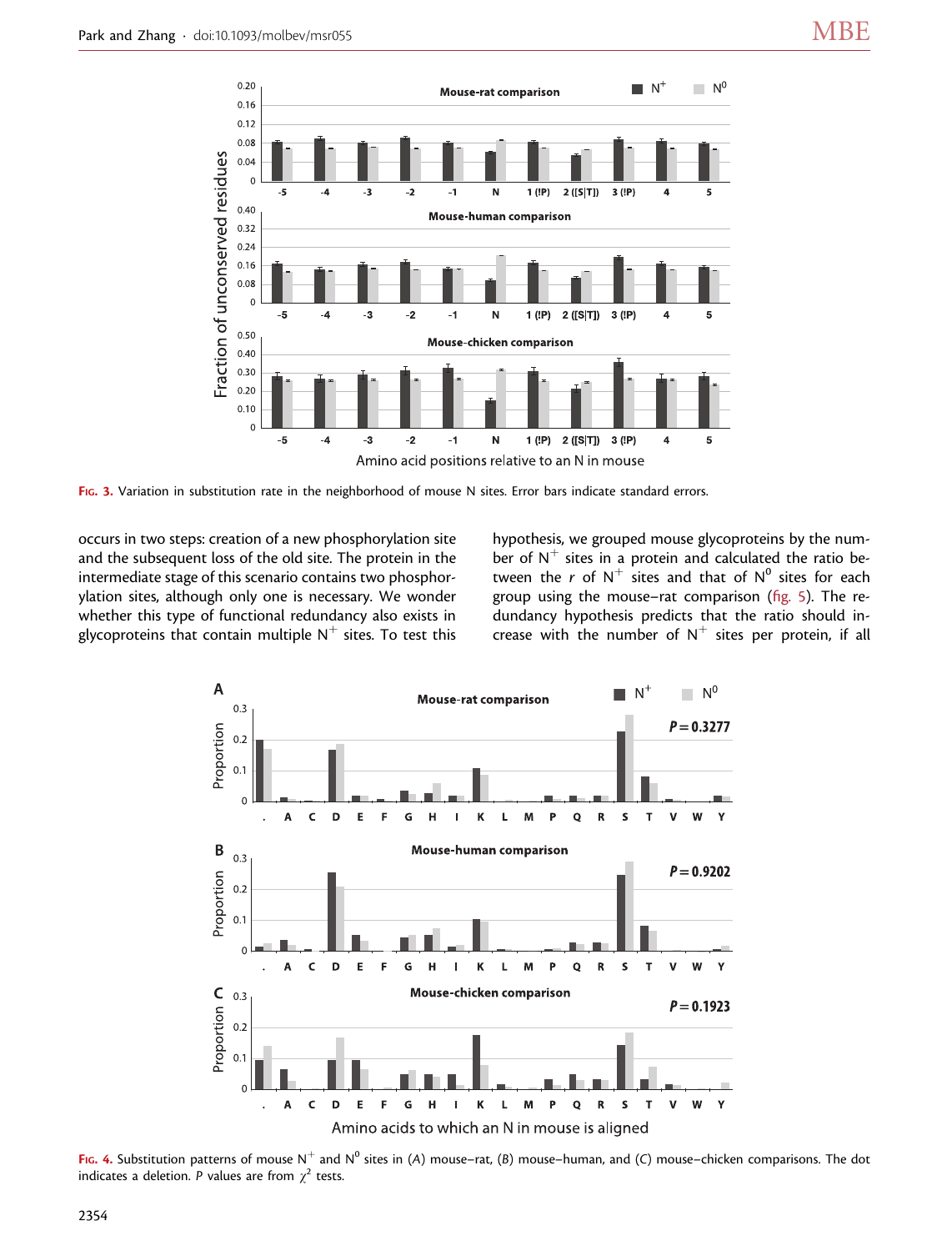

FIG. 5. Correlation between the number of N<sup>+</sup> sites per glycoprotein and the substitution rate ratio between N<sup>+</sup> and N<sup>0</sup> sites.

glycoproteins have the same number of functional  $N^+$  sites. However, there is no significant correlation between the number of  $N^+$  sites in a protein and the ratio (rank correlation  $= -0.27$ , two tail  $P = 0.45$ ), providing no support for functional redundancy of multiple  $N^+$  sites within a protein. We also confirmed this result in the mouse–human comparison (fig. 5). In the mouse–chicken comparison, however, a significantly negative correlation was observed (fig. 5), suggesting that each  $N^+$  site becomes more important relative to each  $N^0$  site as the number of  $N^+$  sites per glycoprotein increases. Although the cause of this phenomenon is unclear, we note that the significance of the correlation is weak ( $P = 0.031$ ), and it might have been an artifact of multiple testing because three tests were conducted here (fig. 5). The inconsistency in the direction of the correlation among the three comparisons (fig. 5) is consistent with the interpretation that the significance in the mouse–chicken comparison is spurious. In sum, there is no indication of functional redundancy of multiple  $N^+$  sites within a glycoprotein.

## N-Glycosylation at Solvent Accessible and Inaccessible Sites

N-glycosylation sites are known to be enriched on the surface of folded proteins ([Zielinska et al. 2010\)](#page-6-0). Because surface (i.e., solvent accessible) residues tend to evolve faster than buried (i.e., solvent inaccessible) residues of the same proteins ([Goldman et al. 1998;](#page-6-0) [Bustamante et al. 2000](#page-6-0); [Lin](#page-6-0) [et al. 2007](#page-6-0)), all of the differences in substitution rate between  $N^+$  and  $N^0$  calculated thus far are conservative estimates. Nonetheless, it is interesting to ask whether there is a difference in the importance of glycosylation at solvent accessible sites and inaccessible sites. We computed solvent accessibility scores of all N residues of mouse glycoproteins using SABLE 2.0 [\(Wagner et al. 2005](#page-6-0)). As expected [\(Zielin](#page-6-0)[ska et al. 2010\)](#page-6-0), the median solvent accessibility score of  $N^+$ sites (3.8) is significantly greater than that of  $N^0$  sites (3.4) ( $P < 0.0001$ , Mann–Whitney U test; fig. 6A). The enrichment of  $N^+$  relative to  $N^0$  residues occurs at sites with a solvent accessibility score  $>$  3 (fig. 6A). For simplicity, we refer to N sites with a solvent accessibility score below 3 as solvent inaccessible sites and the rest as solvent accessible

sites, as was previously defined ([Chen et al. 2010](#page-6-0)). Compared with an  $N^0$ , an  $N^+$  is two times more likely to be found at a solvent accessible site than at an inaccessible site ( $P < 0.0001$ ). Note that the transmembrane residues of membrane proteins have very low solvent accessible scores, consistent with the rare occurrence of N-glycosylatioin in transmembrane regions.

Interestingly, we found that the fraction of residues that are unconserved between mouse and rat is comparable between  $N^+$  and  $N^0$  at solvent inaccessible sites (fig. 6B). At solvent accessible sites, however, this fraction becomes significantly lower for  $N^+$  sites than for  $N^0$  sites (fig. 6B). These observations suggest that N-glycosylation at solvent inaccessible sites (24.4% of all  $N^+$  sites) may be experimental artifacts or functionally unimportant. Among solvent accessible sites, the fraction of unconserved  $N^+$  sites between mouse and rat is 45% lower than that of unconserved  $N^0$ sites ( $P < 0.0001$ ), suggesting that the functional constraint on N-glycosylation that occurs on solvent accessible sites is quite strong. A similar distinction between solvent accessible and inaccessible sites is observed in mouse–human and mouse–chicken comparisons (fig. 6B).

To verify the above finding, we conducted an additional test using the mouse–rat comparison. We identified all mouse canonical motifs following conserved  $N^+$  sites. We then calculated the fraction  $(f<sub>+</sub>)$  of the above motifs that are unconserved in rat. More specifically, we calculated  $f_+$  for those mouse N<sup>+</sup> sites that are solvent accessible ( $f_{+A}$ ) and those  $N^+$  sites that are solvent inaccessible  $(f_{+1})$ , respectively. Similarly, we identified all mouse canonical motifs following non-N sites that are also non-N in rat. We then calculated the fraction  $(f_{-})$  of the above motifs that are unconserved in rat. We further calculated  $f_{-}$  for those mouse non-N sites that are solvent accessible  $(f_{-A})$  and those non-N sites that are solvent inaccessible  $(f_{-\mathsf{I}})$ , respectively. As expected, we found  $f_{\text{+A}}$  (0.078) to be significantly lower than  $f_{-A}$  (0.100) (P < 0.0003; fig. 6C), reflecting the functional relevance and therefore the evolutionary conservation of the canonical motifs following conserved solvent accessible N<sup>+</sup>. By contrast,  $f_{+1}$  (0.076) is not lower than  $f_{-1}$ (0.075), suggesting the lack of conservation of the canonical motifs following solvent inaccessible  $N^+$  (fig. 6C). These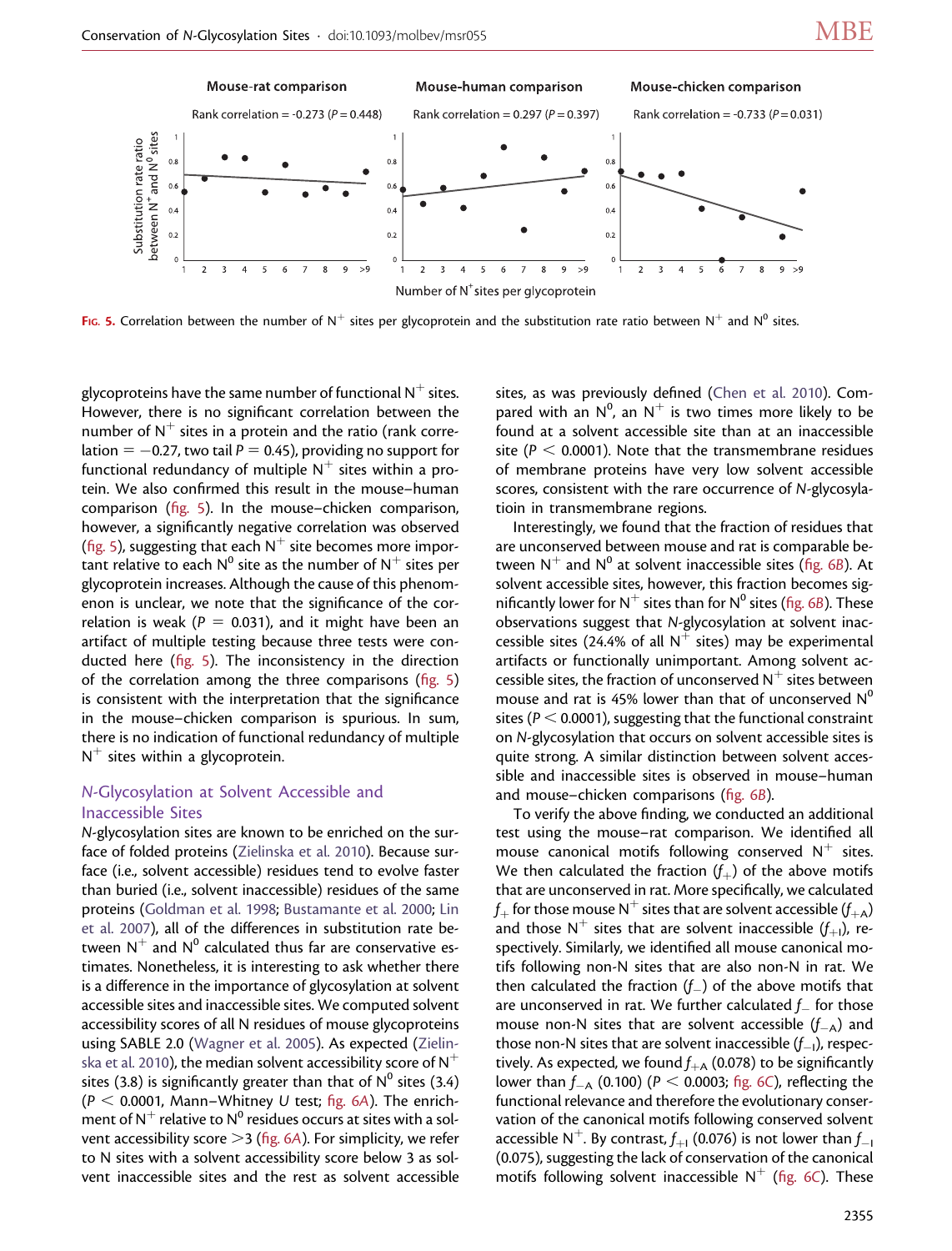

FIG. 6. N-glycosylation at solvent accessible and inaccessible sites. (A) Frequency distributions of solvent accessibility scores for N<sup>+</sup> and N<sup>0</sup> sites. (B) Substitution rate ratio between N<sup>+</sup> and N<sup>0</sup> sites varies with solvent accessibility. \*P < 0.05; \*\*P < 0.01. P values are from  $\chi^2$  tests. (C) Fraction of unconserved canonical motifs. P values are from  $\chi^2$  tests.

results further support the distinction between glycosylation at solvent accessible and inaccessible asparagines. Note that we did not compare between  $f_{+A}$  and  $f_{+I}$  or between  $f_{-A}$  and  $f_{-1}$  because they cannot be directly compared due to the generally faster evolution of solvent accessible regions than inaccessible regions. We conducted similar tests for the mouse–human comparison and mouse–chicken comparison. Although we found both  $f_{+A} < f_{-A}$  and  $f_{+I} < f_{-I}$  in each of these two comparisons,  $(\mathit{f}_{-A} - f_{+A})$  is always greater than  $(\mathit{f}_{-1} - f_{+I})$  (fig. 6C), reflecting stronger conservations of canonical motifs following solvent accessible  $N^+$  than inaccessible  $N^+$ . Together, these findings suggest that N-glycosylation in solvent inaccessible sites represents to a certain degree experimental artifacts or physiological unimportance. The observation of a significantly lower  $f_{+1}$  than  $f_{-1}$  in the mouse–human and mouse–chicken comparisons suggests that some conserved  $N^+$  sites at solvent inaccessible sites may still be functional. It is also possible, although less likely, that this observation is entirely due to inaccurate predictions of solvent accessibility.

## Comparison Between the Evolution of N-Glycosylation Sites and Phosphorylation Sites

To directly compare the evolutionary rates of N-glycosylation sites and phosphorylation sites, we analyzed mouse proteins that have been experimentally shown to contain



FIG. 7. Fraction of unconserved asparagine (N) residues depends on glycosylation, whereas that of unconserved serine (S), threonine (T), and tyrosine (Y) residues does not depend on phosphorylation. The comparison is made between mouse proteins that are subject to both glycosylation and phosphorylation and their rat orthologs. The number of residues considered in each sample is provided in each bar. Error bars indicate standard errors.